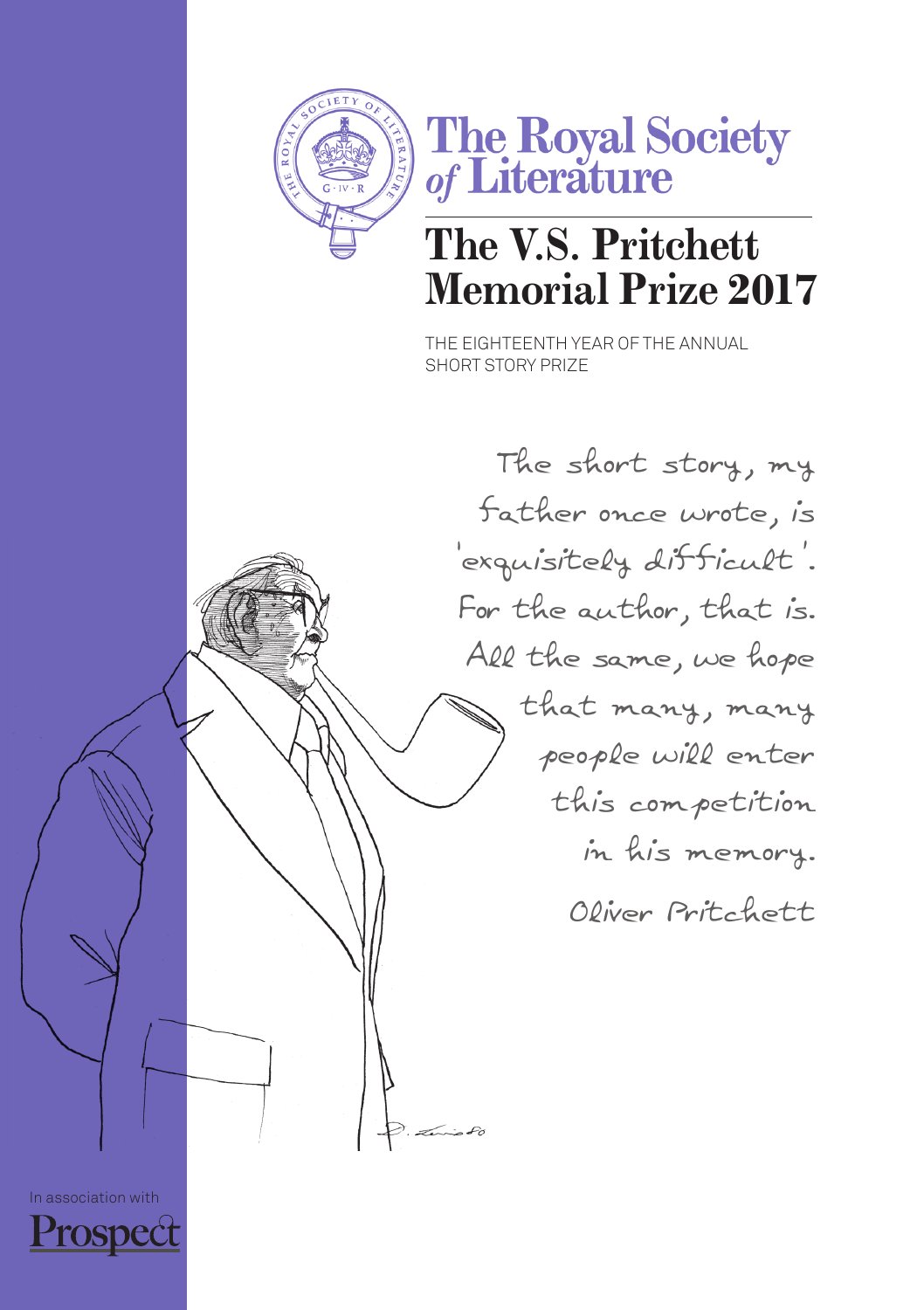The Royal Society of Literature is delighted to announce the eighteenth V.S. Pritchett Memorial Prize. This prize, for the best **unpublished short story** of the year, was founded by the RSL to commemorate the centenary of an author widely regarded as the finest English short story writer of the 20th century. It also preserves a tradition encompassing Pritchett's warmth of feeling and mastery of narrative.

There is a prize of £1,000, and the winning entry will be published in *Prospect* online and in the *RSL Review*. In addition to this, there will be an opportunity for the winner to appear at an RSL event with established short story writers in autumn 2017.

The judges will be announced on the RSL website. The closing date for entries is **14 June 2017**.

Entrants must be resident in the UK and likely to be available for a prizegiving event in 2017. Stories entered for the competition must not have been published previously, or broadcast in any other medium. There is no restriction on submitting the same entry to other prizes. Multiple entries are permitted, but where submitting by post, a separate entry form must be filled in and attached to each story. Any story submitted should be between 2,000 and 4,000 words in length. Entries should be in English, typed on one side only of A4 paper and double-spaced. Entrants should not put their name, address or any identifying mark, other than the title of the work (which should appear on each page), on their transcripts.

## **To submit your entry online visit rsliterature.org.**

To submit your entry by post, please fill out the form opposite. Please note that typescripts will not be returned so entrants are advised to keep copies. Pages should be numbered and fastened securely with a paper clip, not stapled. The Royal Society of Literature cannot undertake to make corrections or additions to typescripts submitted and, while great care will be taken of those

submitted, no responsibility can be taken for any that are damaged or lost in the post. Each entry should be accompanied by a fee of £5 towards administrative costs. Fees must be paid in sterling, by cheques drawn on a UK bank or by postal order. Cheques and postal orders should be made payable to The Royal Society of Literature and should bear the sender's name and address on the reverse.

Postal entries will only be acknowledged if a stamped addressed envelope is enclosed, marked ACKNOWLEDGEMENT, and entrants wishing to know the result of the competition should enclose a stamped addressed envelope marked result. The winner will be announced in the autumn at an RSL short story event. Failure to comply with the entry requirements will result in disqualification. Submission of an entry will imply acceptance of the conditions. Entry fees are non-returnable.

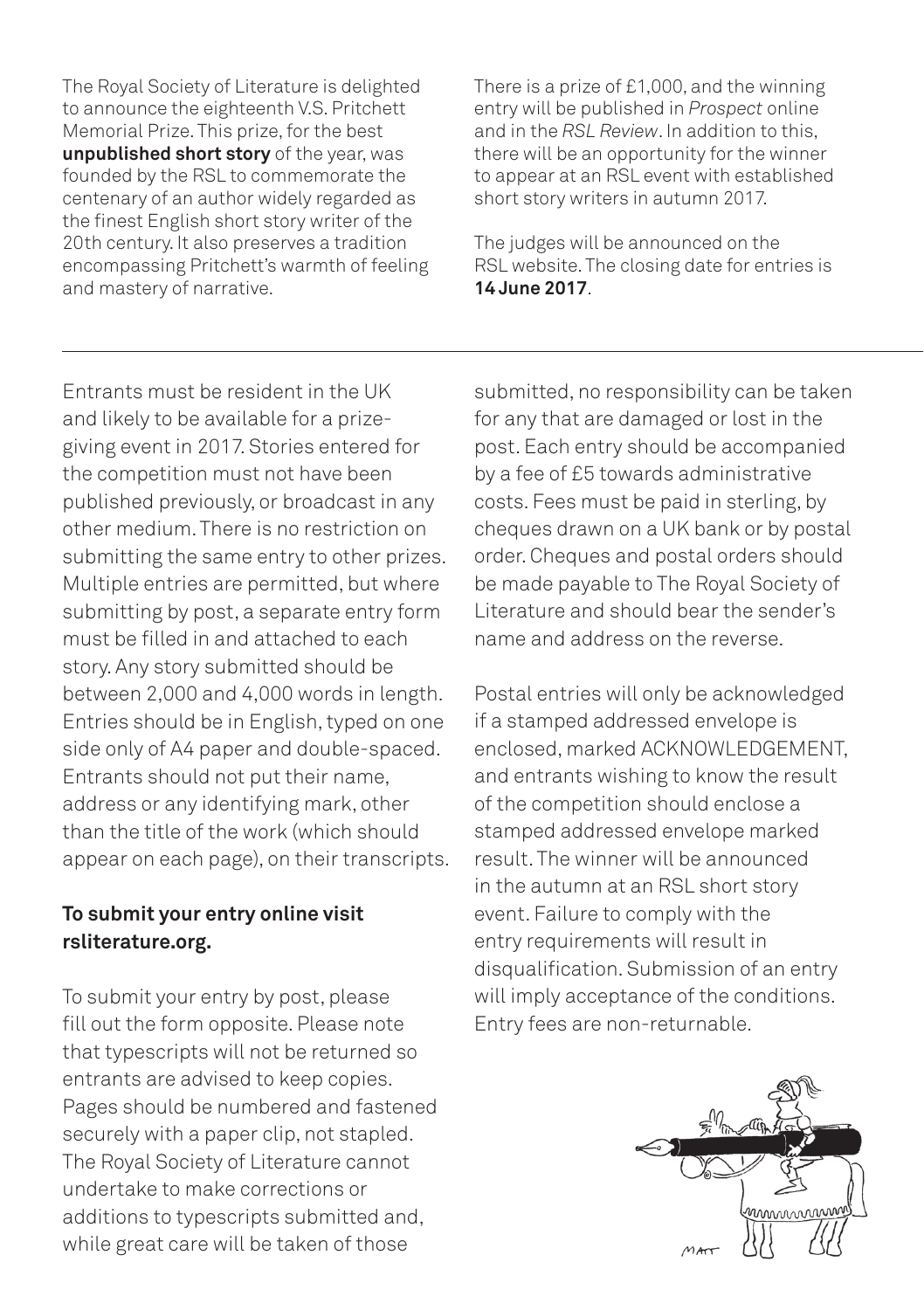

## The Royal Society<br>of Literature

Entries should be sent to: VSP, The Royal Society of Literature Somerset House, Strand London, WC2R 1LA

Entries may be made online at: **theroyalsocietyofliterature.submittable.com/submit**

## **Entry Form**

Please write in block capitals:

name

address

TEI EPHONE NUMBER

EMAIL

title of story

WORD COUNT

WHERE DID YOU HEAR ABOUT THE V. S. PRITCHETT PRIZE?

| IF YOU ARE A MEMBER OR FELLOW OF THE RSL PLEASE TICK HERE                                                           |  |
|---------------------------------------------------------------------------------------------------------------------|--|
| Please tick the box to receive the monthly RSL e-newsletter<br>with updates of forthcoming events.                  |  |
| I enclose £5 for my competition entry. I declare it to be my own work,<br>not published or broadcast in any medium. |  |

**SIGNED**